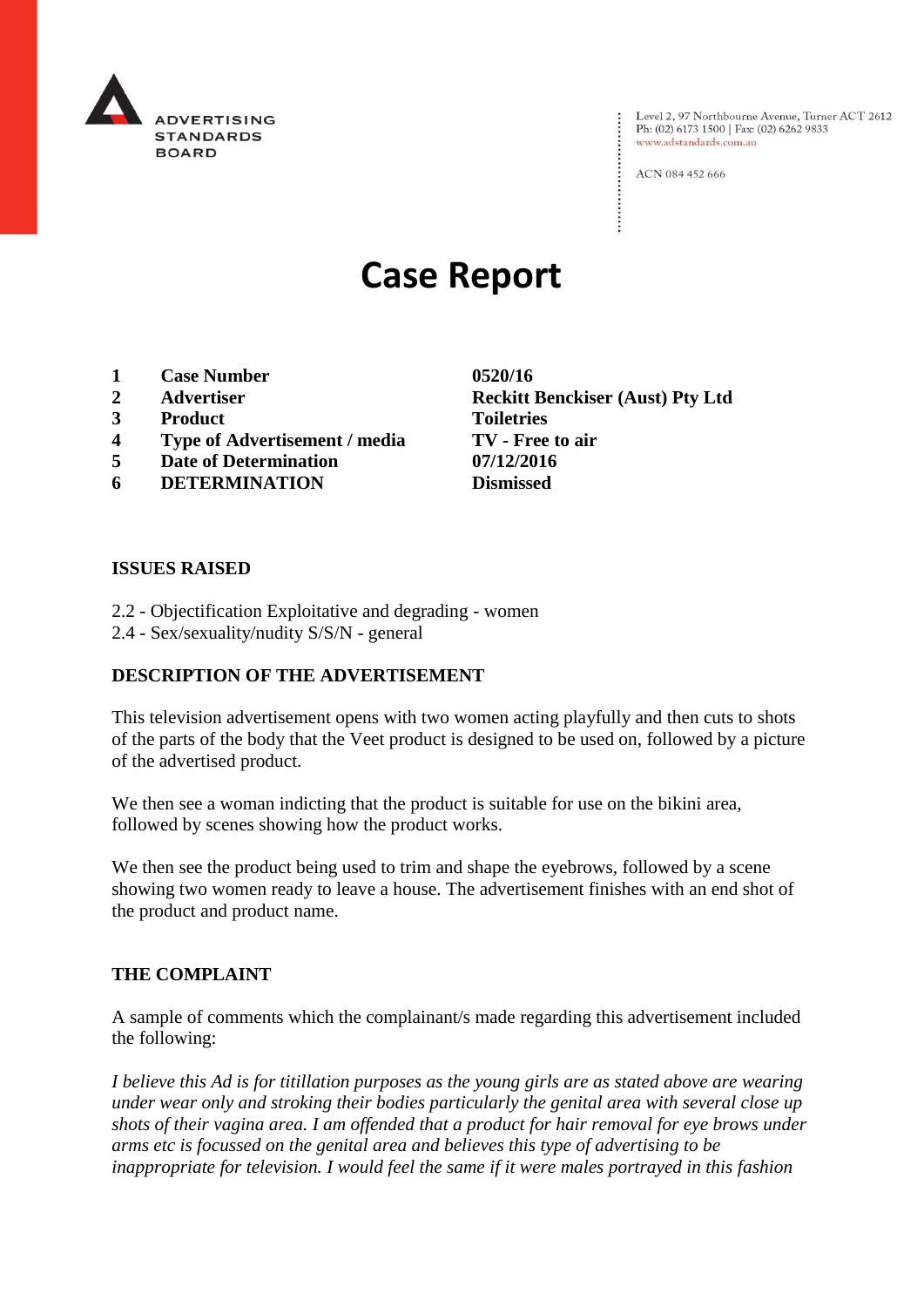*as well.. The ad alludes to the sexualisation of females in advertising as this ad is shown on both FREE and PAY TV .. I find the close up shots in particular of females giving the impression of stroking their genial area is with these hair removal very offensive and feel this ad should be withdrawn from Australian TV altogether. How did this pass the advertising standards set out in Australia.*

# **THE ADVERTISER'S RESPONSE**

Comments which the advertiser made in response to the complainant/s regarding this advertisement include the following:

*Thank you for bringing to our attention the complaint you received regarding our Veet advertising. Reckitt Benckiser (RB) is committed to responsible advertising and we have carefully reviewed the complaint concerning the TVC, including all components of Section 2 of the AANA Code of Ethics.*

*The Veet TVC referred to, promotes the Veet Beauty Styler, a product for use on sensitive body parts such as the face, underarm and bikini area to shave, trim and shape body hair, as such we have shown these areas in the TVC.*

*In direct response to the complaint, the women in the TVC are not stoking their bodies, they are simply indicating an area of the body on which the product is suitable for use. We do not believe that this was shown is a provocative or titillating manner.*

*We are confident that this TVC does not breach Section 2 of the AANA Code of Ethics, as detailed below:*

*2.1 Discrimination or Vilification. The TVC does not discriminate or vilify against any person or section of the community.*

*2.2 Objectification Exploitative and degrading – Women. The content of the TVC is not exploitive or degrading. It does not portray women in an exploitive or degrading manner, there is no suggestion that the women are objectified or demeaned. The target market for this product is adult women, as such the actors in the TVC are shown both using the product and indicating the parts of the body that the product is suitable for use on.*

*2.3 Violence. The TVC does not portray any violence.*

*2.4 Sex/sexuality/nudity – general. The two women featured in the TVC are wearing underwear, no more revealing than swimwear and it is appropriate in the context of the product being advertised. There is no nudity shown in the TVC and it is not sexual in nature.*

*2.5 Language. The TVC does not use any inappropriate language.*

*2.6 Health and Safety. The TVC does not depict material contrary to Prevailing Community Standards on health and safety.*

*As outlined above the Veet TVC, subject to this complaint, depicts the product in an*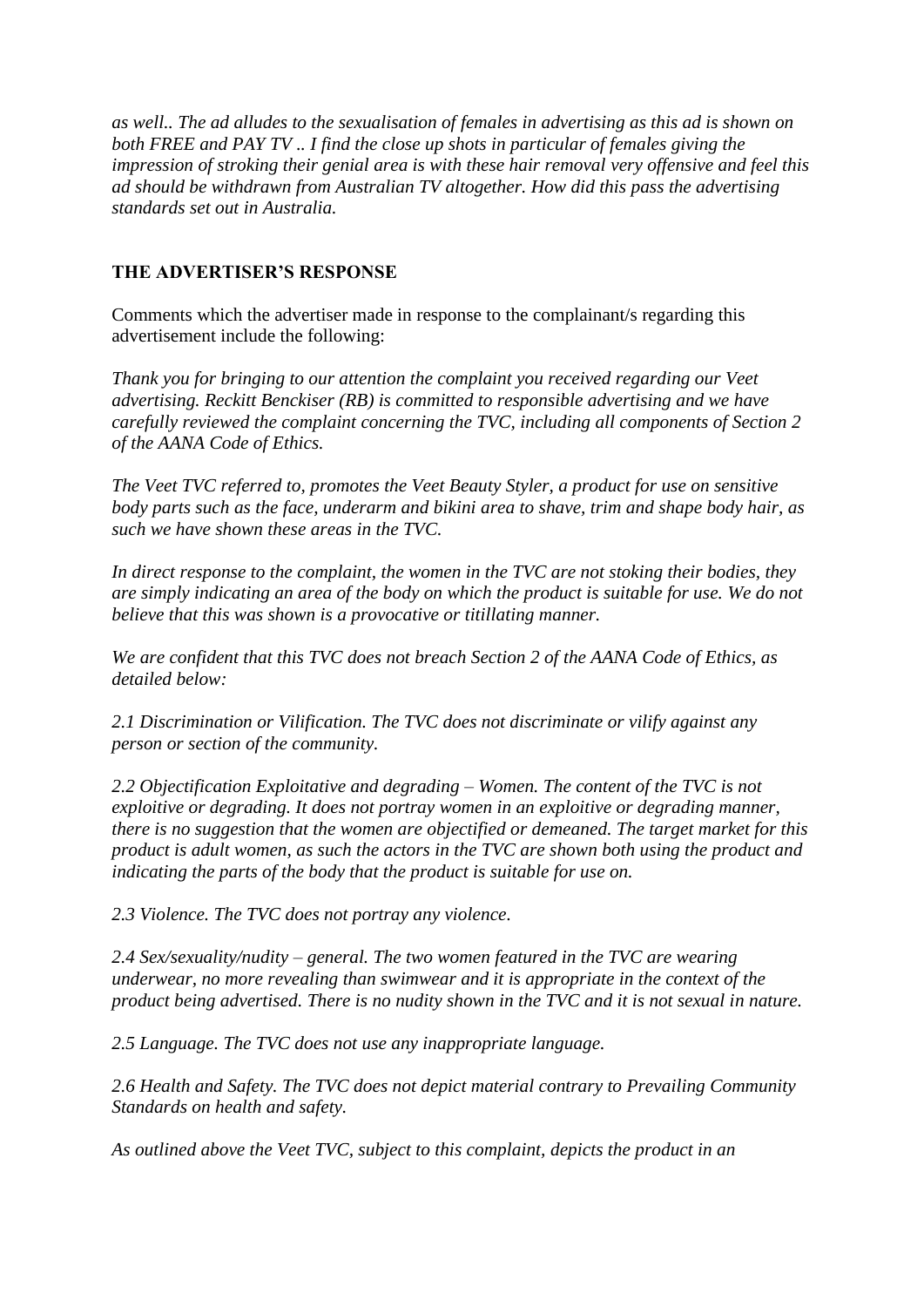*appropriate manner, with due regard for Section 2 of the AANA Code of Ethics. Additionally it has been appropriately granted a G rating.*

# **THE DETERMINATION**

The Advertising Standards Board ("Board") considered whether this advertisement breaches Section 2 of the Advertiser Code of Ethics (the "Code").

The Board noted the complainant's concerns that the advertisement shows several close ups of women's genitals, and shows women stroking their bodies including the genital area.

The Board viewed the advertisement and noted the advertiser's response.

The Board considered whether the advertisement was in breach of Section 2.2 of the Code. Section 2.2 of the Code states: "Advertising or marketing communications should not employ sexual appeal in a manner which is exploitative and degrading of any individual or group of people."

The Board noted that this advertisement depicts two women having a pillow fight in their underwear. The advertisement focuses on the parts of the women's bodies the products can be used on, including underarms, eyebrows and bikini area. The advertisement finishes by showing the two women dressed and ready to leave the house.

The Board noted that in order to be in breach of this section of the Code the image would need to use sexual appeal in a manner that is both exploitative and degrading.

The Board noted the Practice Note for Section 2.2 which provides the following definitions:

• "Exploitative means clearly appearing to purposefully debase or abuse a person, or group of person, for the enjoyment of others, and lacking moral, artistic or other values;

• Degrading means lowering in character or quality a person or group of persons."

The Board noted the women in the advertisement were fully covered at all time, and considered the tone of the advertisement was more playful and sexual.

The Board noted the advertisement did include some close shots of the bikini area, but the women were wearing underwear and the focus was relevant to the product being discussed.

The Board considered that the advertisement was not overly sexual, and was not exploitative or degrading of the women.

The Board considered that the advertisement did not employ sexual appeal in a manner which is exploitative and degrading to any individual or group of people.

The Board determined that the advertisement did not breach Section 2.2 of the Code.

The Board then considered whether the advertisement was in breach of Section 2.4 of the Code. Section 2.4 of the Code states: "Advertising or Marketing Communications shall treat sex, sexuality and nudity with sensitivity to the relevant audience".